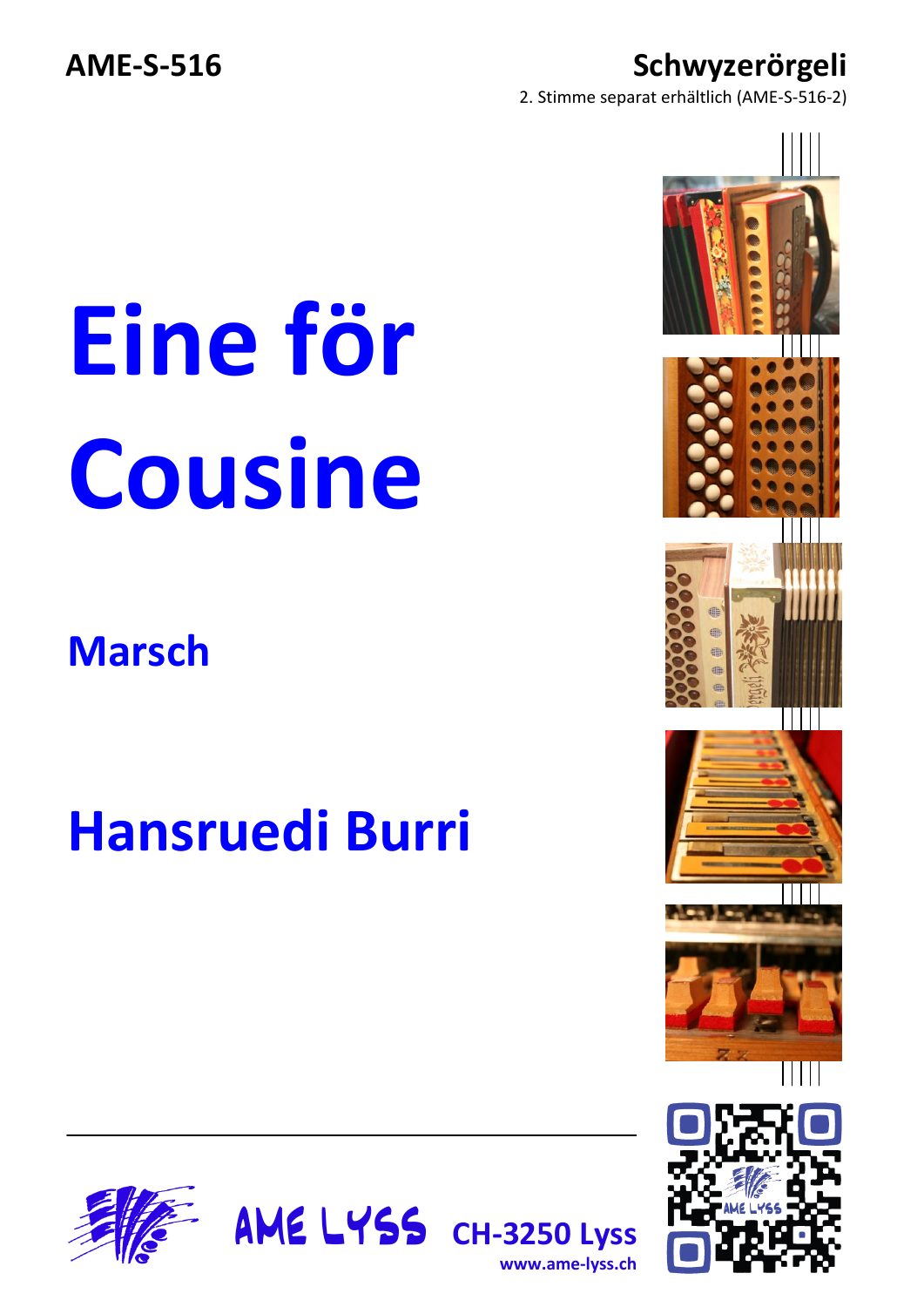

## **Eine för Cousine**

**Marsch**

**Hansruedi Burri**

**arr. Markus Fink**